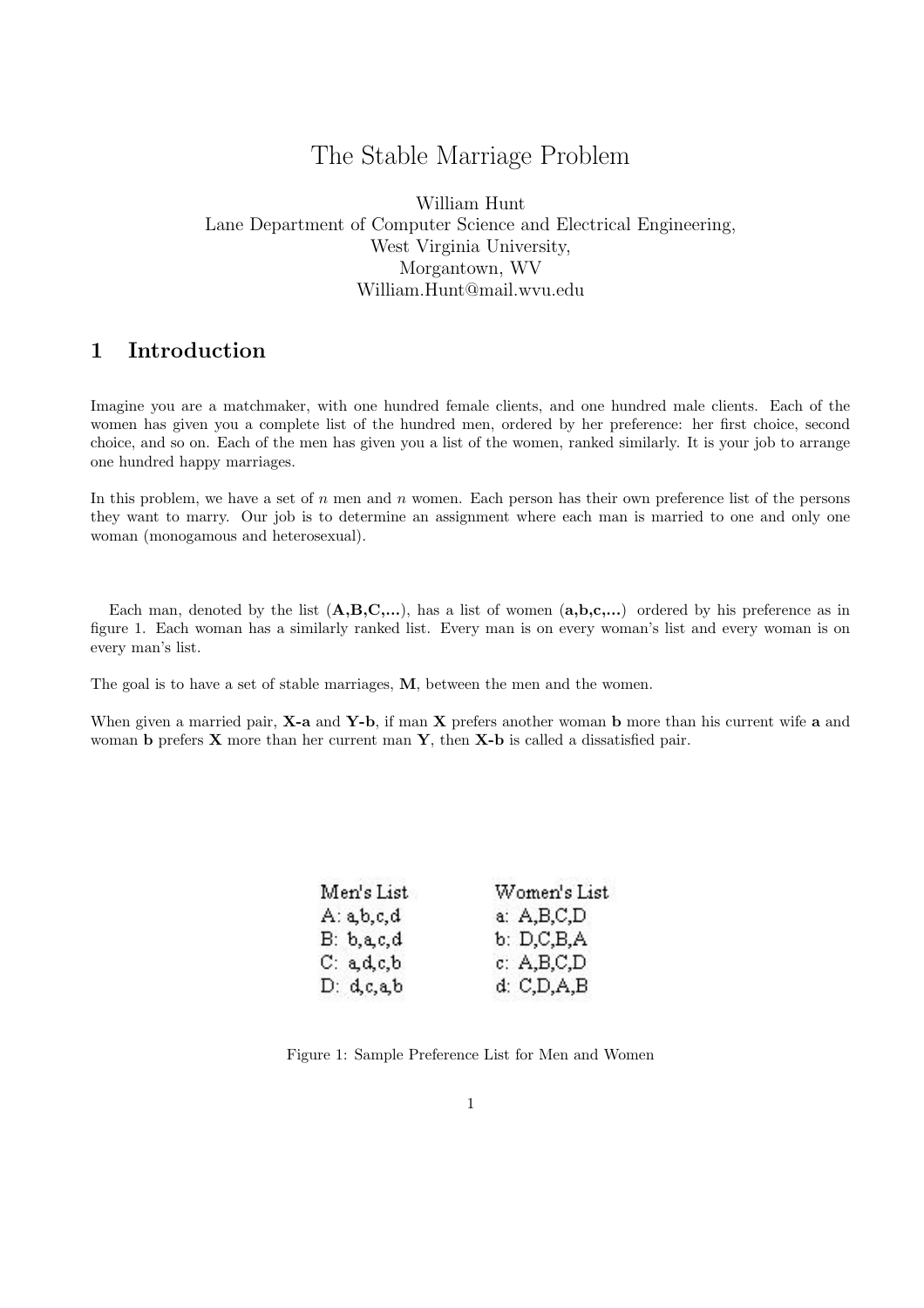| Men's List        | Women's List      |
|-------------------|-------------------|
| A: a, b, c, d     | a: A,B,C,D        |
| $B: b, a, c, d$ . | $-b: D.C.B.A$     |
| C: a, d, c, b     | c: A, B, C, D     |
| D: d, c, a, b     | $\sim$ d: C,D,A,B |

Figure 2: Sample Stable Marriage for Men and Women

The marriage M is said to be a stable marriage if there are no dissatisfied pairs. The figure 2 shows a stable marriage for the preference lists given in figure 1.

The simplest approach to solving this problem is the following:

Function SIMPLE-PROPOSAL-BUT-INVALID 1: Start with some assignment between the men and women 2: loop 3: if assignment is stable then 4: stop 5: else 6: find a dissatisfied pair and swap mates to satisfied the pair 7: end if 8: end loop

Algorithm 1.1: An Invalid Simple Algorithm for Proposal

This will NOT work since a loop can occur. Swaps can be made that might continually result in dissatisfied pairs. We can come up with an equally simple, deterministic algorithm.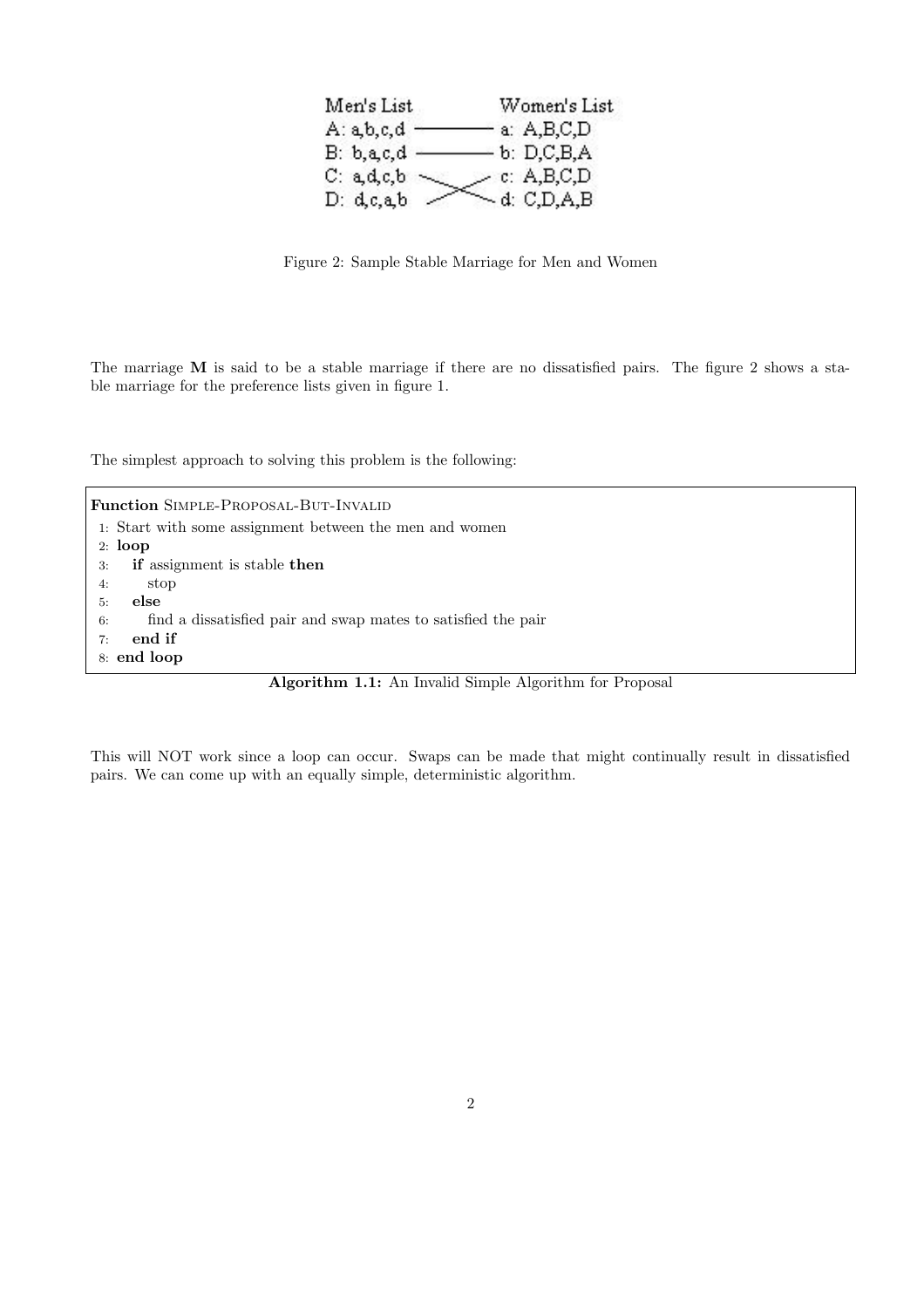## 1.1 Proposal Algorithm

| <b>Function PROPOSAL-ALGORITHM</b>                                                            |
|-----------------------------------------------------------------------------------------------|
| 1: while there is an unpaired man do                                                          |
| pick an unpaired man $X$ and the first woman $w$ on his list<br>2:                            |
| remove w from his list so it won't be picked again<br>3:                                      |
| if w is engaged then<br>4:                                                                    |
| if w prefers $X$ more than her current partner $Y$ then<br>5:                                 |
| set $X-w$ as married<br>6:                                                                    |
| set $Y-w$ as unmarried so now Y is unpaired<br>7:                                             |
| else<br>8:                                                                                    |
| <b>X</b> is still unpaired since <b>w</b> is happier with <b>Y</b><br>9:                      |
| end if<br>10:                                                                                 |
| else<br>11:                                                                                   |
| the woman was not previously paired so accept immediately, $\mathbf{X}$ -w, as married<br>12: |
| end if<br>13:                                                                                 |
| 14: end while                                                                                 |



At each iteration, the men will eliminate one woman from their list. Since each list has n elements, there are at most  $n^2$  proposals.

Now, we have a few questions to ask regarding this algorithm.

1. Does the algorithm terminate?

Once a woman becomes attached, she remains married, but can change a partner for a better mate that proposes to her. That makes this algorithm a greedy algorithm for the women. A man will eliminate a choice from his list during each iteration, thus if the rounds continue long enough, he will get rid of his entire preference list entries and there will be no one left to propose too. Therefore all women and men are married and the algorithm terminates.

2. Is the resulting marriage a "stable marriage"?

To show that it is a stable marriage, let's assume we have a dissatisfied pair, X-b, where in the marriage they are paired as  $X$ -a and  $Y$ -b. Since  $X$  prefers woman b over his current partner a, then he must have proposed to b before a. Woman b either rejected him or accepted him, but dropped him for another better man than  $X$ . Thus, b must prefer  $Y$  to  $X$ , contradicting our assumption that b is dissatisfied, so it is a stable marriage.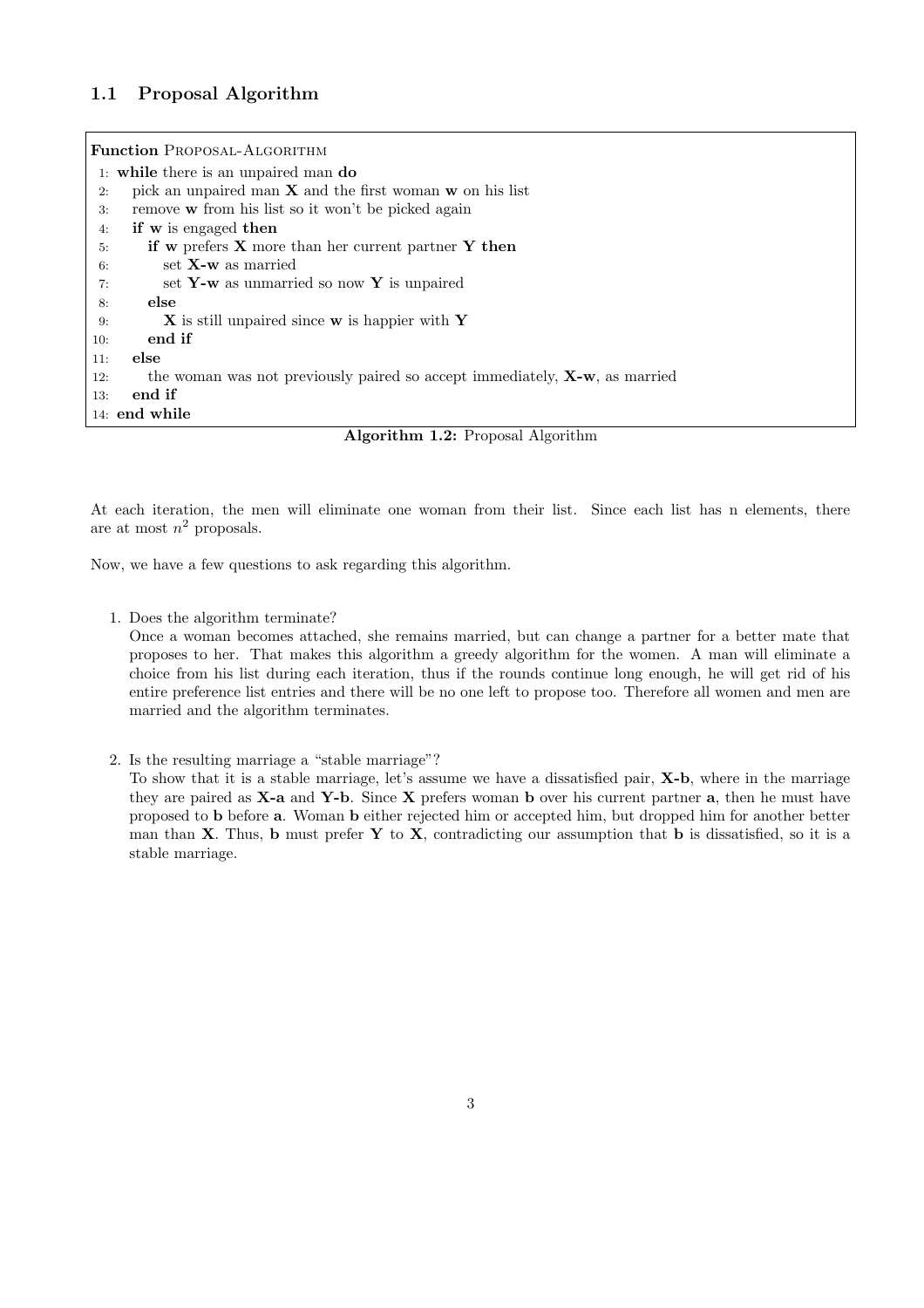## 1.1.1 Probabilistic Analysis

The following is an average-case analysis of the Proposal Algorithm.

Let  $T_P$  = number of proposals made

Since  $T_P$  has a lot of dependencies during each step, it is difficult to analyze it.

In this analysis, we are going to assume that the men's lists are chosen uniformly, independently, and at random over all input. The women's lists are arbitrary, but fixed in advance.

Since there are *n*! different lists, the probability that a man will get a particular sequence is  $\frac{1}{n!}$ .

We are going to argue that the expected value of the number of proposals is roughly  $O(n \ln n)$ .

## 1.1.2 Principle of Deferred Decisions

To argue about the expected value, we are going to use the technique of the Principle of Deferred Decisions. This principle uses an idea that random choices are not all made in advance but the algorithm makes random choices as it needs them.

An illustration of this technique is the Clock Solitaire Game. In this game, you have a shuffled deck of 52 cards. Four cards are dealt into 13 piles. Each pile is named with a distinct member of  $A,1,2,3,\ldots,J,Q,K$ . On the first move, draw a card from the  $K$  pile. The following draws come from the pile named by the face value of the card from the previous draw. The game ends when you try to draw from an empty pile. If all cards are drawn, then you win.

Will this game end? Yes. It will always end with a king in your hand. There are 4 different cards for each suit in each pile except for the king pile because you started with that particular pile. Therefore, there is possibility of ending the game by drawing all cards from the piles with the last card drawn being a king.

To determine the probability of winning, we need to consider that every time a card is drawn, a new dependency occurs. To calculate this is tough. Another way of determining the probability of winning is to think of the game as drawing cards, one after another without replacement, at random from the deck of cards. To win the game, we need the probability that the 52nd card drawn is a king. Thus, the winning probability is  $\frac{4 \text{ kings}}{52 \text{ cards in deck}} = \frac{1}{13}$ .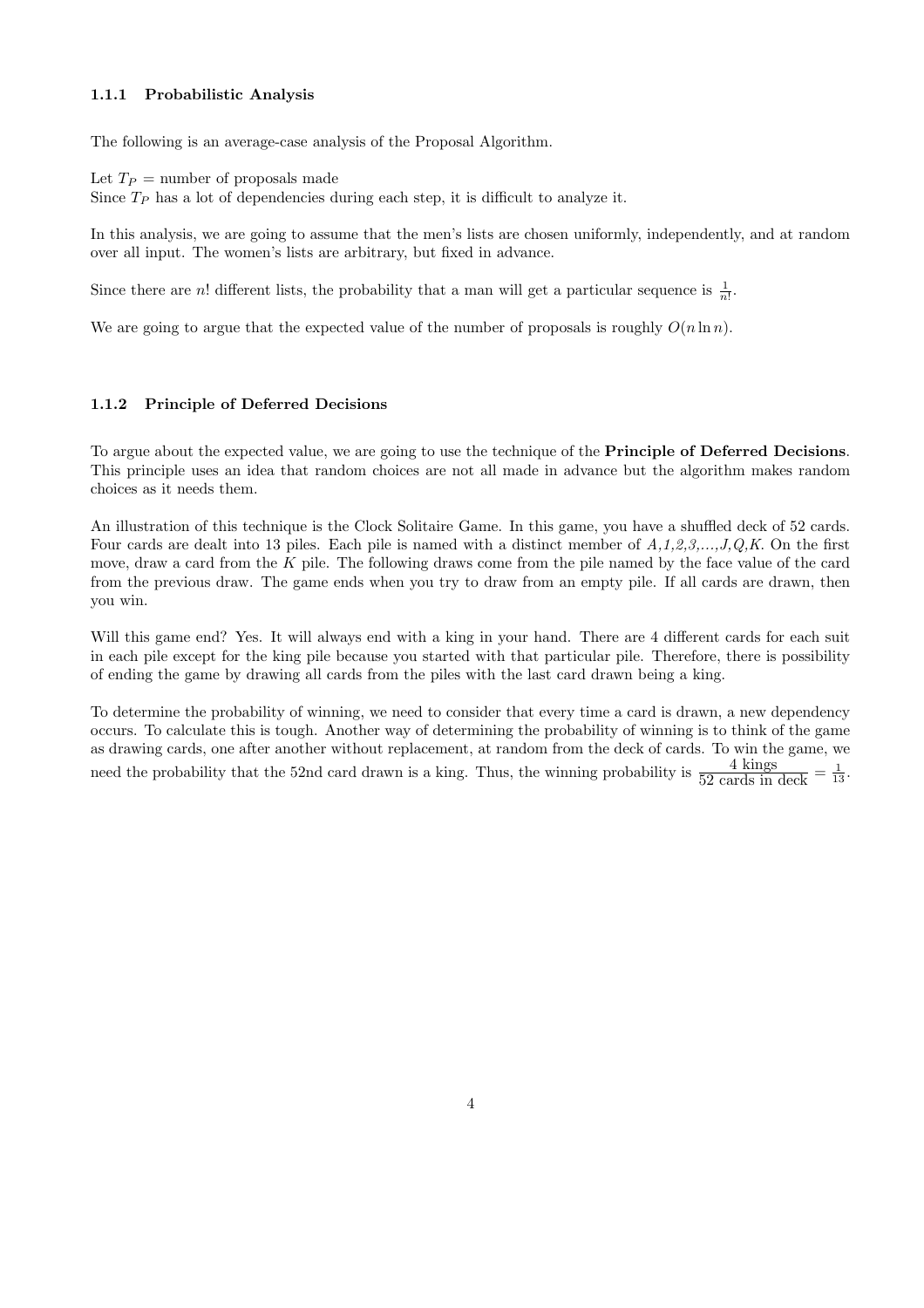## 1.2 Amnesiac Algorithm

In the analysis of the Proposal Algorithm, we can simplify by assuming that men generate their lists by generating one woman at a time out of the women that haven't rejected him. A problem that arises is that a woman's choice depends on the man that proposes to her.

To resolve the woman's dependency problem, we can modify the behavior of our algorithm. We can have the man generate his list by selecting a woman uniformly at random from all n women, including those that have rejected him. He has forgotten the fact that women have already rejected him, thus the Amnesiac Algorithm.

This is easy to analyze because we are dealing with the total number of proposals only because each proposal is independently made to one of the n women chosen at random.

We can let  $T_A$  be the number of proposals made by the Amnesiac Algorithm.

for all m,  $Pr[T_A > m] \ge Pr[T_P > m]$ 

From above we can see that  $T_A$  stochastically dominates  $T_P$ . Therefore, we do not need to find an upper bound on  $T_P$  (which is hard to do). Instead, we can use the upper bound on  $T_A$  (which is easy to do).

### Theorem: 1.1

$$
\lim_{n \to \infty} \Pr[T_A > m] = 1 - e^{-e^{-c}}, \text{ for } m = n \ln n + cn, \ c \in \Re^+
$$

This theorem result can be derived using the Coupon Collector's Problem.

#### 1.2.1 Coupon Collector's Problem

To analyze how long the algorithm takes, we need to find out how many random proposals to n females need to occur before there are no longer anyone left to propose to.

This is the same as an occupancy problem where there are  $m$  balls randomly put into  $n$  bins.

That occupancy problem can be translated into the "supermarket" realm. In this problem, there are n types of coupons and  $m$  visits to the store. At each visit, you randomly and uniformly get a coupon. The question is: How many visits,  $m$ , do I have to do to make sure that I have one coupon of each type?

#### Analysis

Let X be a random variable defined to be the number of trials required to collect at least 1 of each type of coupon.

Let  $C_1, C_2, \dots, C_X$  denote the sequence of trials, where  $C_i \in \{1, 2, \dots n\}$  is the type of the coupon drawn in the  $i^{th}$  trial.

 $C_i$  is considered a success, if the coupon type  $C_i$  was NOT drawn in the 1<sup>st</sup> i – 1 selections. By this definition,  $C_1$  and  $C_X$  will always be successes.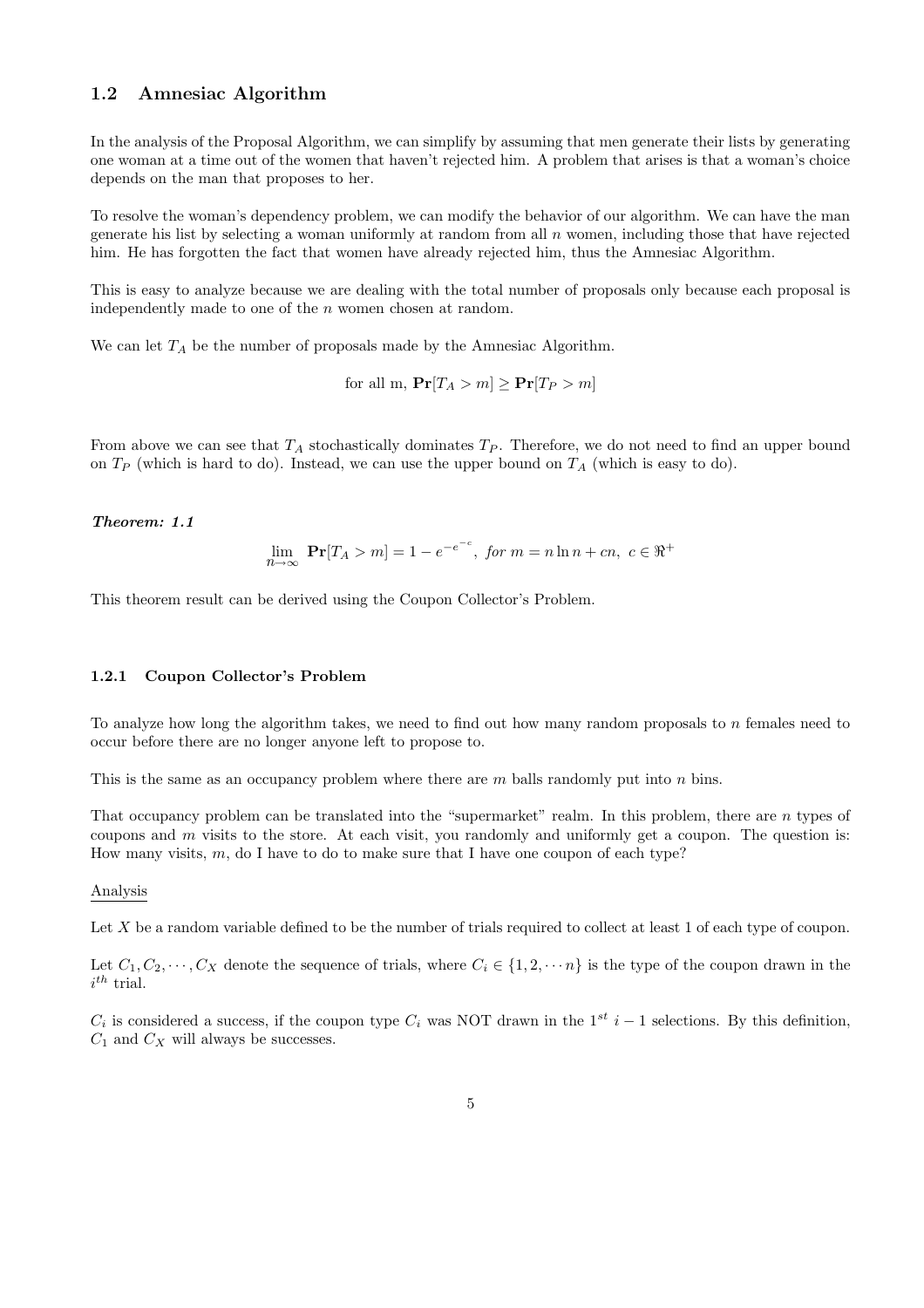Divide the sequence into epochs where epoch i begins with the trial following the  $i^{st}$  success and ends with the trail on which we obtain the  $(i + 1)^{st}$  success. So, we can define a random variable,  $X_i$ , with  $0 \le i \le n - 1$ , as the number of trials in the  $i^{st}$  epoch.

We can then express X as a function of  $X_i$  by the following since we are dividing X into different portions:

$$
X = \sum_{i=0}^{n-1} X_i
$$

Now we need to answer the following question: What about the distribution of each  $X_i$ ?

Let  $P_i$  be the probability of success of any trial of the  $i^{st}$  epoch.  $P_i$ , in the occupancy problem viewpoint, is the probability of getting a ball that hasn't been drawn before. Since there have already been  $i$  balls drawn, the probability of success is:

$$
P_i = \frac{n-i}{n}
$$

 $X_i$  is geometrically distributed, therefore the following are true by definition of the distribution:

$$
\mathbf{E}[X_i] = \frac{1}{P_i}
$$

$$
\sigma_{X_i}^2 = \frac{1 - P_i}{P_i^2}
$$

By linearity of expectations and summation of variances of independent random variables, we can calculate  $\mathbf{E}[X]$  and  $\sigma_X^2$  as follows:

$$
\mathbf{E}[X] = \sum_{i=0}^{n-1} \mathbf{E}[X_i] = \sum_{i=0}^{n-1} \frac{1}{P_i} = \sum_{i=0}^{n-1} \frac{n}{n-i} = n \sum_{i=1}^{n} \frac{1}{i} = n H_n
$$

$$
H_n = \ln n + \Theta(1), therefore, \mathbf{E}[X] = n \ln n + O(n).
$$

$$
\sigma_X^2 = \sum_{i=0}^{n-1} \sigma_{X_i}^2 = \sum_{i=0}^{n-1} \frac{1 - P_i}{P_i^2} = \sum_{i=0}^{n-1} \frac{ni}{(n-i)^2} = \sum_{i=1}^{n} \frac{n(n-i)}{i^2} = n^2 \sum_{i=1}^{n} \frac{1}{i^2} - nH_n
$$

Since  $\sum_{n=1}^{\infty}$  $i=1$  $\frac{1}{i^2}$ converges to  $\frac{\pi^2}{6}$  $\frac{\pi^2}{6}$  as  $n \to \infty$ , we have the following limit:

$$
\lim_{n \to \infty} \frac{\sigma_X^2}{n^2} = \frac{\pi^2}{6}.
$$

Our next goal is to show that  $X$  will not deviate far from its expected value.

Let  $\mathbf{E}_i^r$  denote the event that coupon i is NOT collected in the 1<sup>st</sup> r trials. These trials are done independently and with replacement.

$$
\mathbf{Pr}[\mathbf{E}_i^r] = \left(1 - \frac{1}{n}\right)^r \le e^{\frac{-r}{n}}.
$$

If we let  $r = \beta n \ln n$ , then  $\mathbf{Pr}[\mathbf{E}_i^r] = n^{-\beta}$ .

Since the probability of a union of events is always less than the sum of the probabilities of those events, we can calculate  $Pr[X > r]$ , for  $r = \beta n \ln n$  as:

$$
\mathbf{Pr}[X > r] = \mathbf{Pr}\left[\bigcup_{i=1}^{n} \mathbf{E}_{i}^{r}\right] \leq \sum_{i=1}^{n} \mathbf{Pr}[\mathbf{E}_{i}^{r}] \leq \sum_{i=1}^{n} n^{-\beta} = n^{-(\beta - 1)}
$$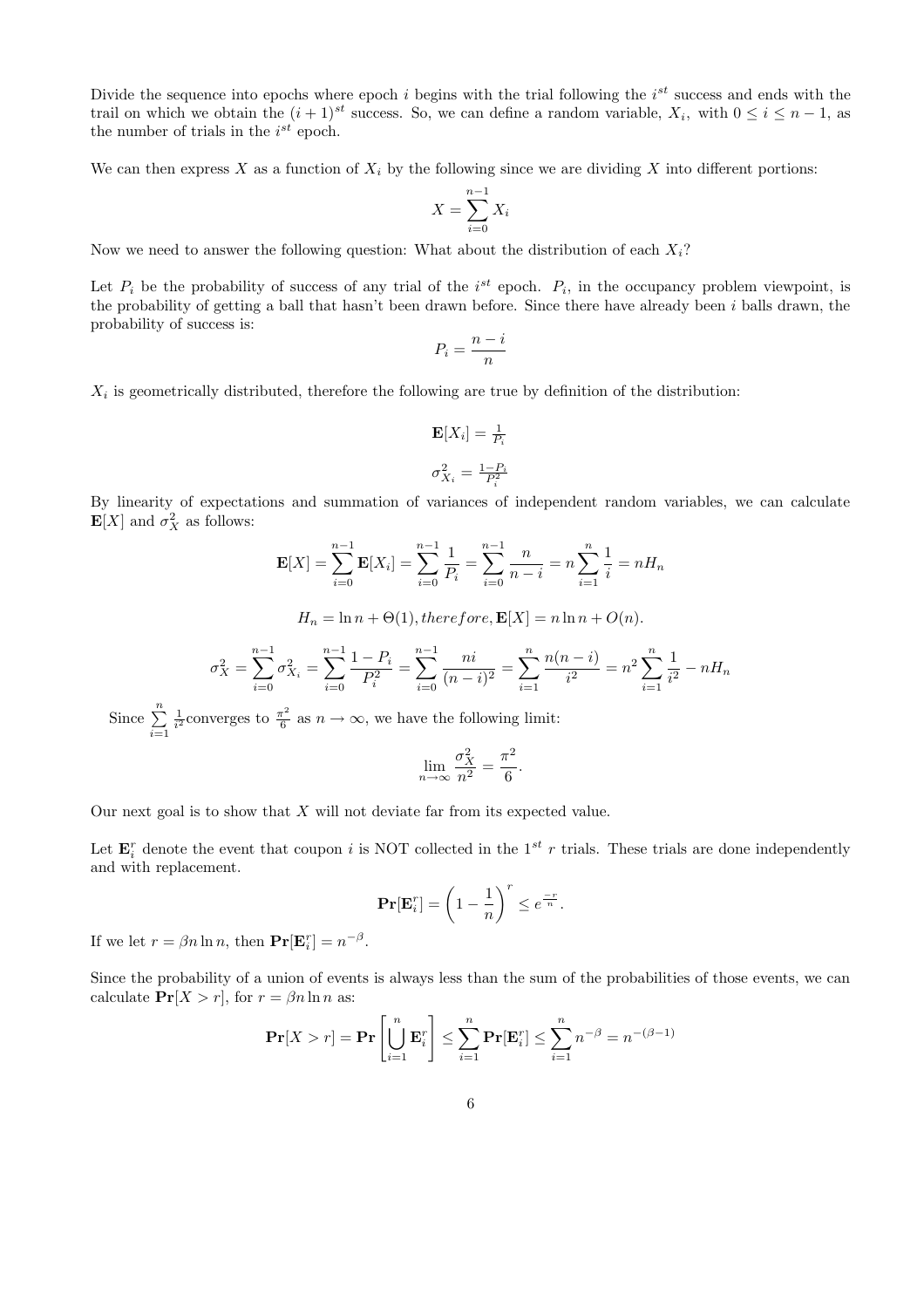## 1.2.2 Poisson Heuristic

To help us show that  $X$  will not deviate far from its expected value, we can utilize the Poisson distribution as an approximation of the binomial distribution.

Let  $N_i^r$  be the number of time coupon *i* is chosen during the 1<sup>st</sup> r trials. These trials follow the binomial distribution with parameters r and  $p = \frac{1}{n}$ .

$$
\mathbf{Pr}[N_i^r = x] = {r \choose x} p^x (1-p)^{r-x}, \text{ with } 0 \le x \le r
$$

$$
\mathbf{Pr}[\mathbf{E}_i^r] = \mathbf{Pr}[N_i^r] = 0
$$

Let  $\lambda \in \mathbb{R}^+$ . A random variable Y follows the Poisson distribution with parameter  $\lambda$  if for any positive integer y,

$$
\mathbf{Pr}[Y = y] = \frac{\lambda^y e^{-\lambda}}{y!}
$$

Assuming that  $\lambda$  is small and  $r \to \infty$ , then the Poisson distribution is a good approximation for the binomial distribution. When we use the Poisson distribution, we can show that the  $\mathbf{E}_i^r$  events are independent.

Using this approximation, with  $\lambda = \frac{r}{n}$ , the probability of the event  $\mathbf{E}_i^r$  is:

$$
\mathbf{Pr}[\mathbf{E}_i^r] = \mathbf{Pr}[N_i^r = 0] \approx \frac{\lambda^0 e^{-\lambda}}{0!} = e^{\frac{-r}{n}}
$$

A benefit of using the Poisson distribution is that we can now say that the events  $\mathbf{E}_i^r$ , for  $1 \le i \le n$ , are "almost" independent".

**Claim:** 1.1 For  $1 \leq i \leq n$ , and for any set of indices  $\{j_1, \dots, j_k\}$  not containing i, we want to show:

$$
\mathbf{Pr}\left[\mathbf{E}_i^r \mid \bigcap_{l=1}^k \mathbf{E}_{j_l}^r\right] \approx \mathbf{Pr}[\mathbf{E}_i^r] = e^{\frac{-r}{n}}
$$

Proof:

Working with the left hand side:

$$
\mathbf{Pr}\left[\mathbf{E}_i^r \vert \bigcap_{l=1}^k \mathbf{E}_{j_l}^r\right] = \frac{\mathbf{Pr}\left[\mathbf{E}_i^r \bigcap \left(\bigcap_{l=1}^k \mathbf{E}_{j_l}^r\right)\right]}{\mathbf{Pr}\left[\bigcap_{l=1}^k \mathbf{E}_{j_l}^r\right]} \iff \textit{by the definition of conditional probabilities}
$$

The numerator is the same as saying we want  $k+1$  coupons not selected in r trials, and the denominator is when we want k coupons not selected in r trials, giving us:

$$
=\frac{\left(1-\frac{k+1}{n}\right)^r}{\left(1-\frac{k}{n}\right)^r}
$$